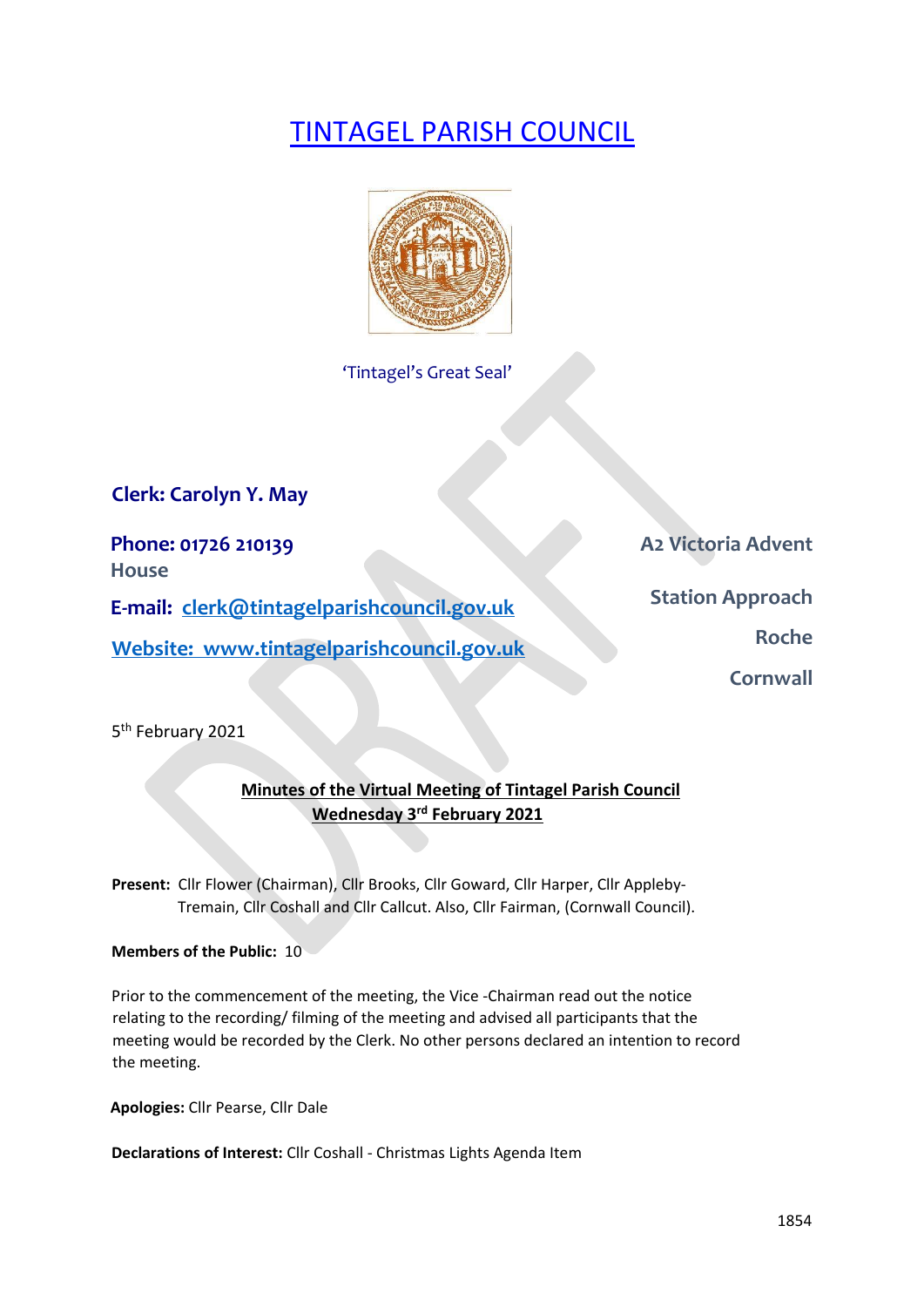# **Invitation to members of the public to speak prior to the meeting:**

No requests have been made to address the Parish Council under this heading.

## **MINUTES**

## **AGENDA**

# **Minute 85 – 2020/21**

The Minutes from the Parish Council Meeting, held on the 6th of January 2021 were considered by Members, on a page-by-page basis. No comments were raised in respect of the same.

Prior to the Members being asked to vote on the matter, the Clerk sought the permission of the Chairman to raise two matters in respect of the content of the Minutes.

Firstly, the Clerk alluded to the second item under 'Correspondence', which related to a letter received from Mrs Jill Frewer. At the meeting of the 6<sup>th</sup> ultimo, Members stated that the letter had not been disseminated to them. That statement was erroneous and email correspondence records highlighted clearly that the document had, in fact, been forwarded to all Members by email on the 14<sup>th</sup> of December. The Clerk requested that this point be recorded in the Minutes of the extant meeting.

The second matter relates to a statement made on the 2<sup>nd</sup> December 2020, relating to the proposed Community Hub. It had been stated that the Clerk had, without the permission of the author, published a confidential document relating to the Tintagel Community Hub proposal. It has now been accepted that the 'confidential document' had not been received by the Clerk and that, ergo, the Clerk had not breached confidentiality. The document published had been the last received by her and was not marked as being 'confidential'. The Clerk suggested that all four documents relating to the progression of the proposal should be placed on the Parish Council website, so that Parishioners could view these.

It was accepted that the Clerk could not be blamed for the missing email and had not breached confidentiality. However, it was felt that placing all four documents on the website would detract from the finished proposal (which will now be publicised).

It was **proposed** by Cllr. Brooks seconded by Cllr. Goward and RESOLVED that the minutes for the 6<sup>th</sup> of January 2021 be signed as a true record of the meeting. Unanimous. **Carried**.

**USE OF CHAT BARS** – At this juncture, the Clerk sought to advise attendees that the use of 'chat bars' during the meeting was forbidden. This rule had been disseminated by CALC and forwarded to Members. At the extant time, two persons were seeking to intervene in the proceedings, using the 'chat bar'. This practice must cease.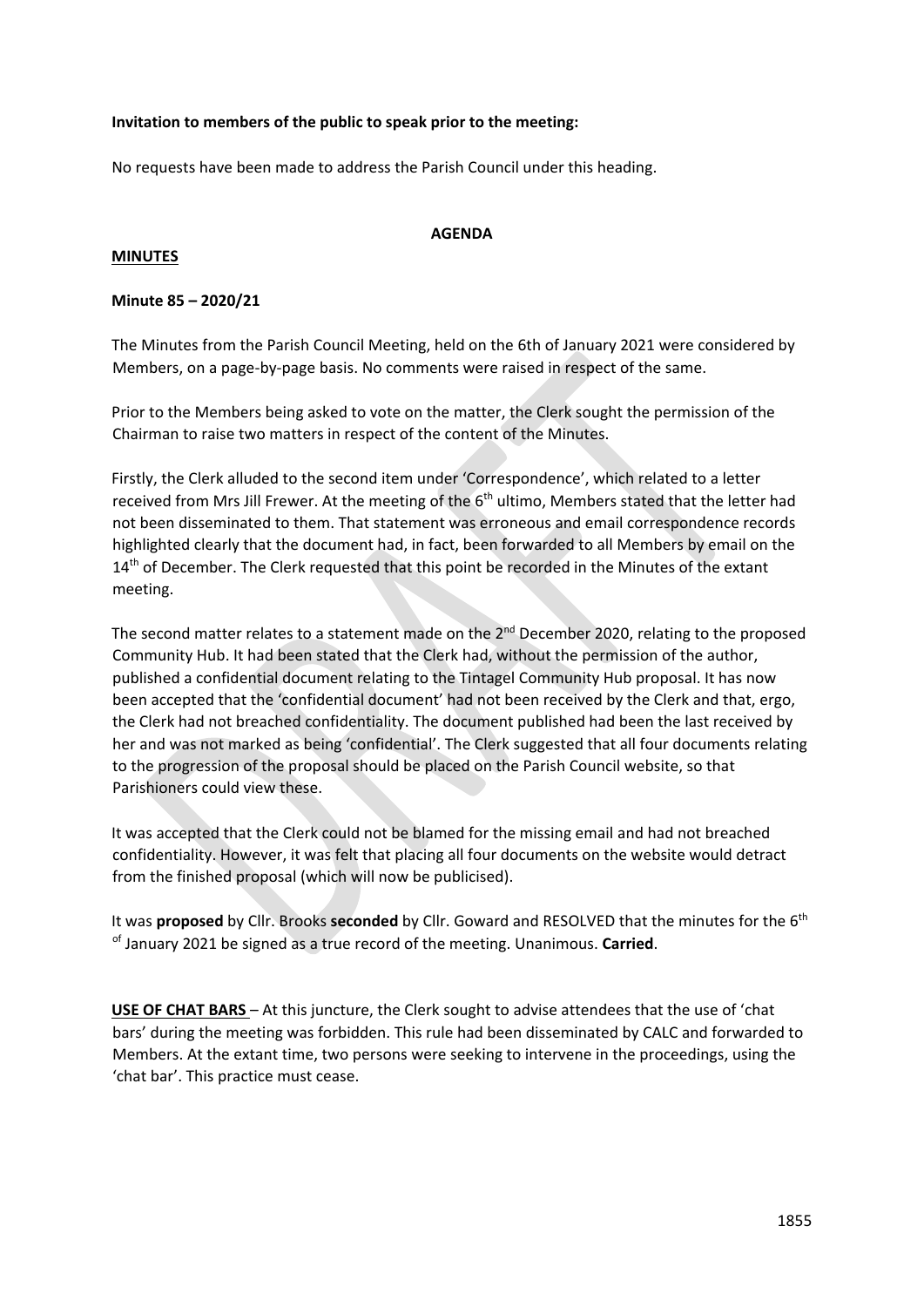#### **Minute 86 – 2020/21**

The amendment to Minutes for the 2<sup>nd</sup> December 2020 was considered.

It was **proposed** by Cllr. Brooks **seconded** by Cllr. Flower and RESOLVED that the amendment to the Minutes of 2<sup>nd</sup> December 202 be accepted and signed as a true record of the meeting. Unanimous. **Carried**.

#### **CORNWALL COUNCIL REPRESENTATIVE**

Cllr Mould did not attend the Meeting.

#### **VICE CHAIRMAN's REPORT**

Cllr Brooks addressed the meeting. He advised those present that the Final Audit Report from the External Auditor had been received on the 2<sup>nd of</sup> February 2021.

Cllr Brooks made the following statement, in respect of the same. **This statement was recorded**.

'On the 2<sup>nd</sup> February 2021, the External Auditor's Report was finally received by the Parish Council.

Despite the steady stream of vitriolic and erroneous statements, which have been published by a group of people, apparently intent on mischief, it has been clearly shown in the Auditor's report that no Parish Council monies are or have been misappropriated/ misplaced or mis-accounted for.

To date, the 2019/20 Parish Council accounts have been audited four times, and each time have been deemed to accurately reflect the true financial situation of the Parish Council.

The conduct of those, who have sought to undermine this Parish Council and its Clerk, through innuendo and libellous statements, can also be deemed responsible for the costs which have been incurred by the Council, in pursuance of a truth – a truth which had been presented by the Responsible Finance Officer, at the date of submission of the original External Audit Document for 2019/20.

Sadly, the conduct and demands of a member of that group, and the consequent requirement to spend money in defence of spurious allegations and upon unnecessary auditing, has also deprived the Parishioners of Tintagel of the opportunities which could have been derived from positive, social investment of that money.

It is hoped that those, who have engaged in the behaviour outlined, will take this opportunity to reflect upon their conduct. Conduct that has caused hurt and distress and which, at all times was both unacceptable and reprehensible.'

#### **ACCOUNTS PAYABLE**

**Accounts Payable –** Appendix E (as published)

**Minute 87– 2020/21**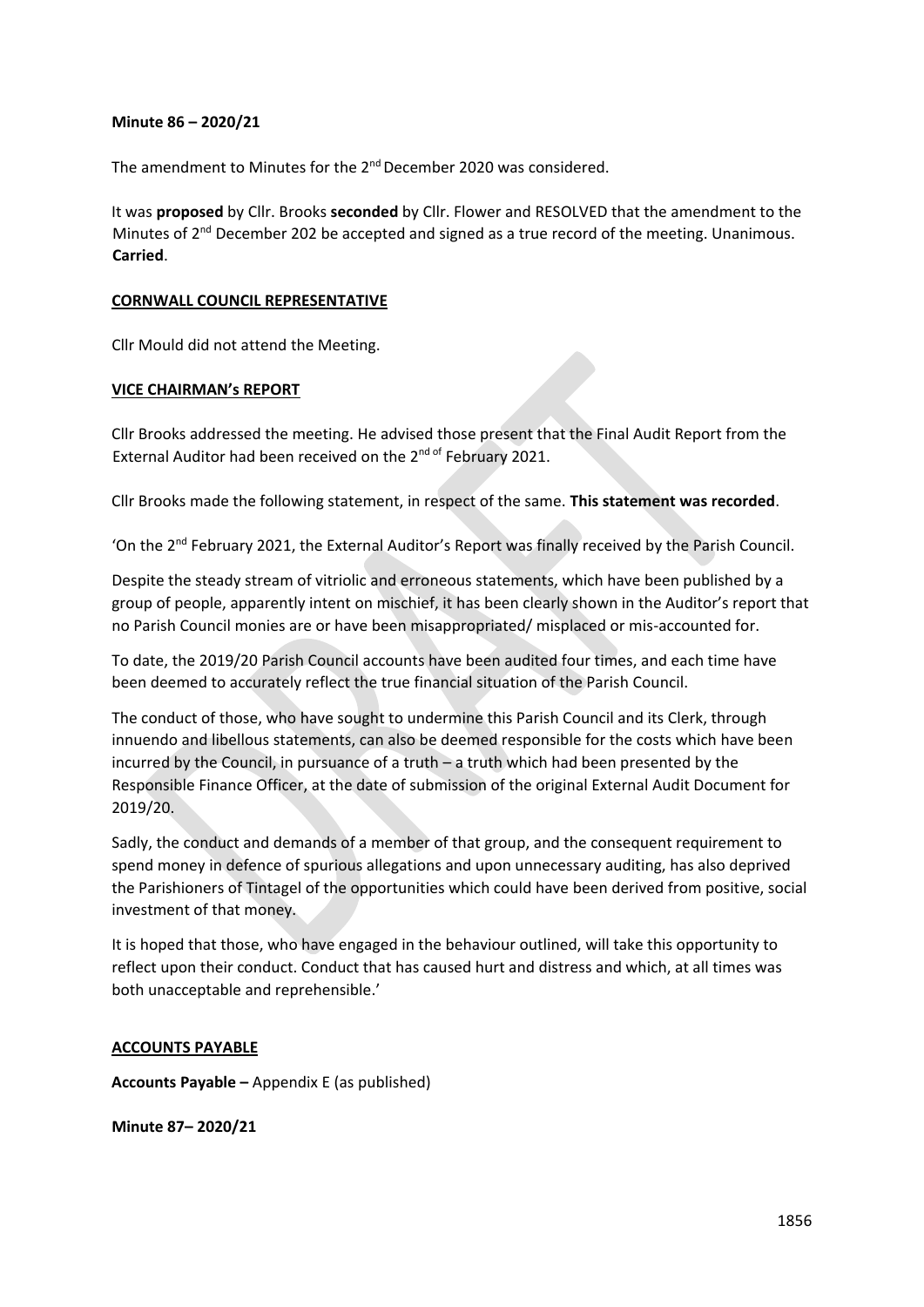Members considered the schedule of payments to be made. It was proposed by Cllr Brooks, seconded by Cllr Goward and RESOLVED that the schedule of accounts, at Appendix E, would be accepted. Unanimous. **Carried.**

#### **PLANNING MATTERS**

#### **Minute 88 – 2020/21**

| <b>REFERENCE</b>               | PA21/00575                                                            |
|--------------------------------|-----------------------------------------------------------------------|
| <b>APPLICATION VALIDATED</b>   | Thu 21 Jan 2021                                                       |
| <b>ADDRESS</b>                 | Land North of Wishford Cottage Treligga Downs Road Delabole Cornwall  |
|                                | <b>PL33 9DL</b>                                                       |
| <b>PROPOSAL</b>                | Submission of details to discharge condition 4 in respect of decision |
|                                | notice PA20/07365 dated 9th November 2020                             |
| <b>PARISH COUNCIL DECISION</b> | It was proposed by Cllr Goward, seconded by Cllr Brooks, and          |
|                                | RESOLVED that the Parish Council would not object to this             |
|                                | application. Unanimous. Carried.                                      |
|                                |                                                                       |

#### **Minute 89 – 2020/21**

| <b>REFERENCE</b>               | PA20/09606                                                         |
|--------------------------------|--------------------------------------------------------------------|
| <b>APPLICATION VALIDATED</b>   | Tue 12 Jan 2021                                                    |
| <b>ADDRESS</b>                 | Trenouth Farm, Mill Barn Access to Trenouth Farm Delabole PL33 9DE |
| <b>PROPOSAL</b>                | Conversion of garage into 2 bedroom dwelling                       |
| <b>PARISH COUNCIL DECISION</b> | It was proposed by Cllr Brooks, seconded by Cllr Flower, and       |
|                                | RESOLVED that the Parish Council would not object to this          |
|                                | application. Unanimous. Carried.                                   |

#### **Minute 90 – 2020/21**

| <b>REFERENCE</b>               | PA20/11278                                                        |
|--------------------------------|-------------------------------------------------------------------|
| <b>APPLICATION VALIDATED</b>   | Wed 06 Jan 2021                                                   |
| <b>ADDRESS</b>                 | The Heights Trewarmett Lane Tintagel PL34 OES                     |
| <b>PROPOSAL</b>                | Addition of porch, garage, front terrace, and rear extension with |
|                                | associated remodel                                                |
| <b>PARISH COUNCIL DECISION</b> | It was proposed by Cllr Goward, seconded by Cllr Brooks, and      |
|                                | RESOLVED that the Parish Council would not object to this         |
|                                | application. Unanimous. Carried.                                  |

#### **PLANNING DECISIONS – Noted**

Cllr Goward advised the Members that two recent matters, to which the Parish Council had objected and had yet been overruled. Under the new protocol, the opinion of the relevant Councillor representative is sought and it all seems to rest on his decision. We have had no contact from him about our views/ objections. There appears to be a problem in the system.

Cllr Brookes advised the meeting that the Clerk had articulated our concerns with Cornwall Council, and asked if a response had been received. The Clerk stated that a response had been received but that it was for consideration under Part II discussions.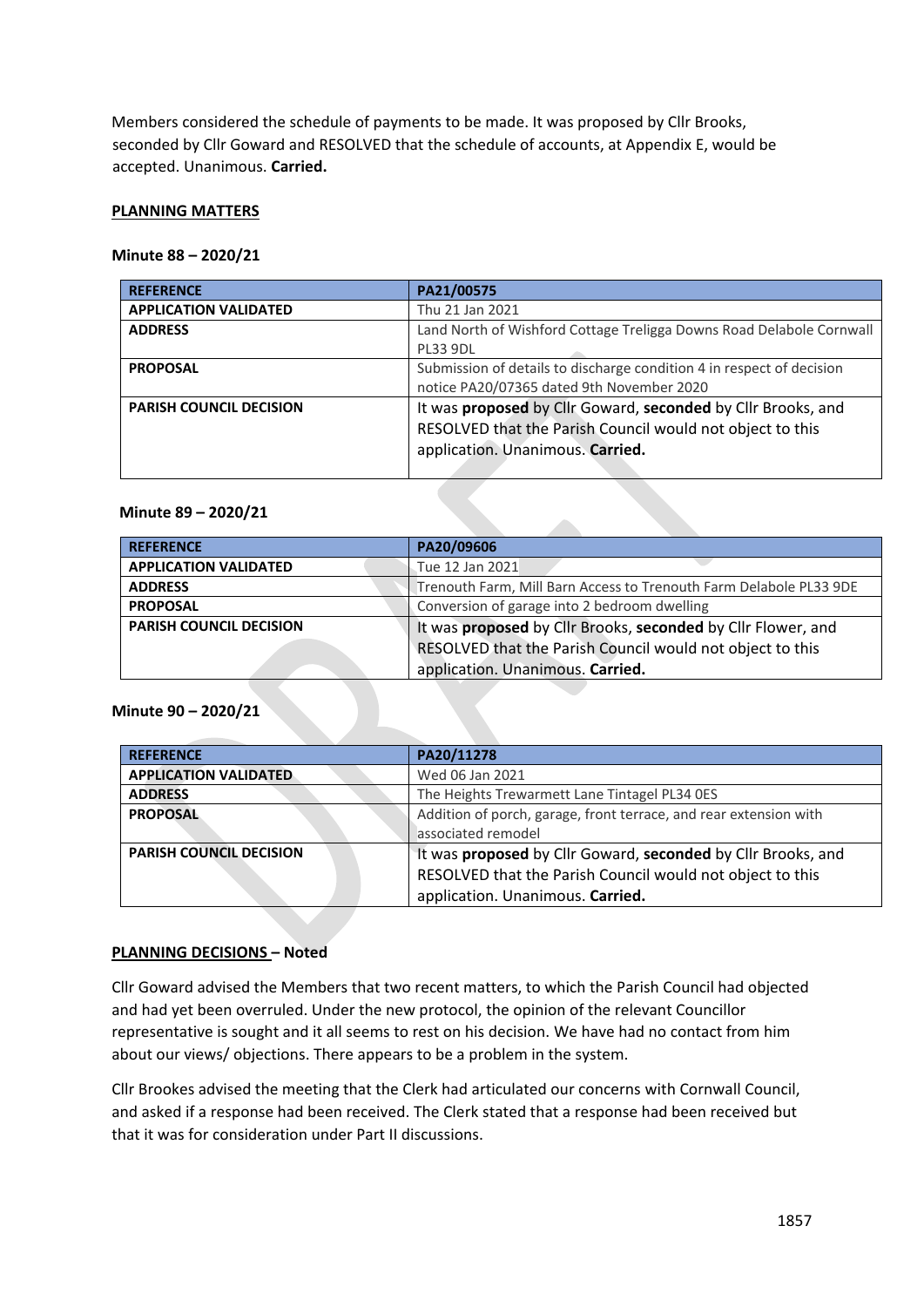# **ST NECTANS GLEN - APPLICATION FOR PREMISES LICENCE**

Mr Stuart Hutchison was invited to address the meeting in respect of the application. Prior to the commencement of the discussions, the Clerk advised the meeting that a substantial amount of correspondence on the matter, which had been disseminated to Members.

Mr Hutchison thanked the Members for the invitation to address the meeting, stating that he was attending specifically to address any questions which anyone wished to raise in relation to the application.

The application has been lodged and properly advertised. It is also due to be advertised in the press on 4th February 2021.

Cllr Coshall intervened at this juncture to advise the meeting that she had a lot of questions from Parishioners about the application. The Chairman requested that people did not interrupt, and invited Mr Hutchison to continue.

Mr Hutchison stated that he understood that Cllr Coshall had a number of questions and that he was happy to try to answer the same.

Cllr Coshalll stated that in Tintagel, 'we were all for tourism' but that she had a lot of concerns from Parishioners, including the parking facilities, lavatory facilities, dangers to pedestrians returning, on foot, to the main road, and problems experienced by the Fire Service.

Mr Hutchison asked if he could be permitted to deal with these matters one at a time, starting with the parking issues.

As far as parking is concerned, Mr Hutchison stated that he had met with two Parish Councillors, at Trethevy, in October 2020. There are no current parking problems at the site, however, he conceded that there was a period when there were parking difficulties during the summer. These were addressed by the Highway Authority.

Cllr Coshall stated that she had received videos relating to the parking issue and added that there had been issues with busses during the school run (not during the summer season). There are issues at the site, which have not been sorted out.

Mr Hutchison stated that he could not comment on videos that he had not seen but could say that the business has two car parks, which accommodate 47 vehicles. As far as Mr Hutchison was concerned, there are no current parking difficulties at St Nectans Glen, Trethevy.

Cllr Goward raised a point of Order and highlighted that the application relates to licencing at the Tree of Life Café. Parking outside the venue has nothing to do with the application.

Cllr Coshall stated that all of those persons attending an event will have to go home at some point. Cllr Goward asked if Cllr Coshall had read the application, which was for a drinks licence in the café, from 09.30 am until 5.00 pm only. The licence is therefore time constrained. Cllr Coshall sought to argue that the licence would be used for functions at the wedding venue and the obtaining of a Nigh Licence for those staying in the accommodation at the site– a point which was denied. Mr Hutchison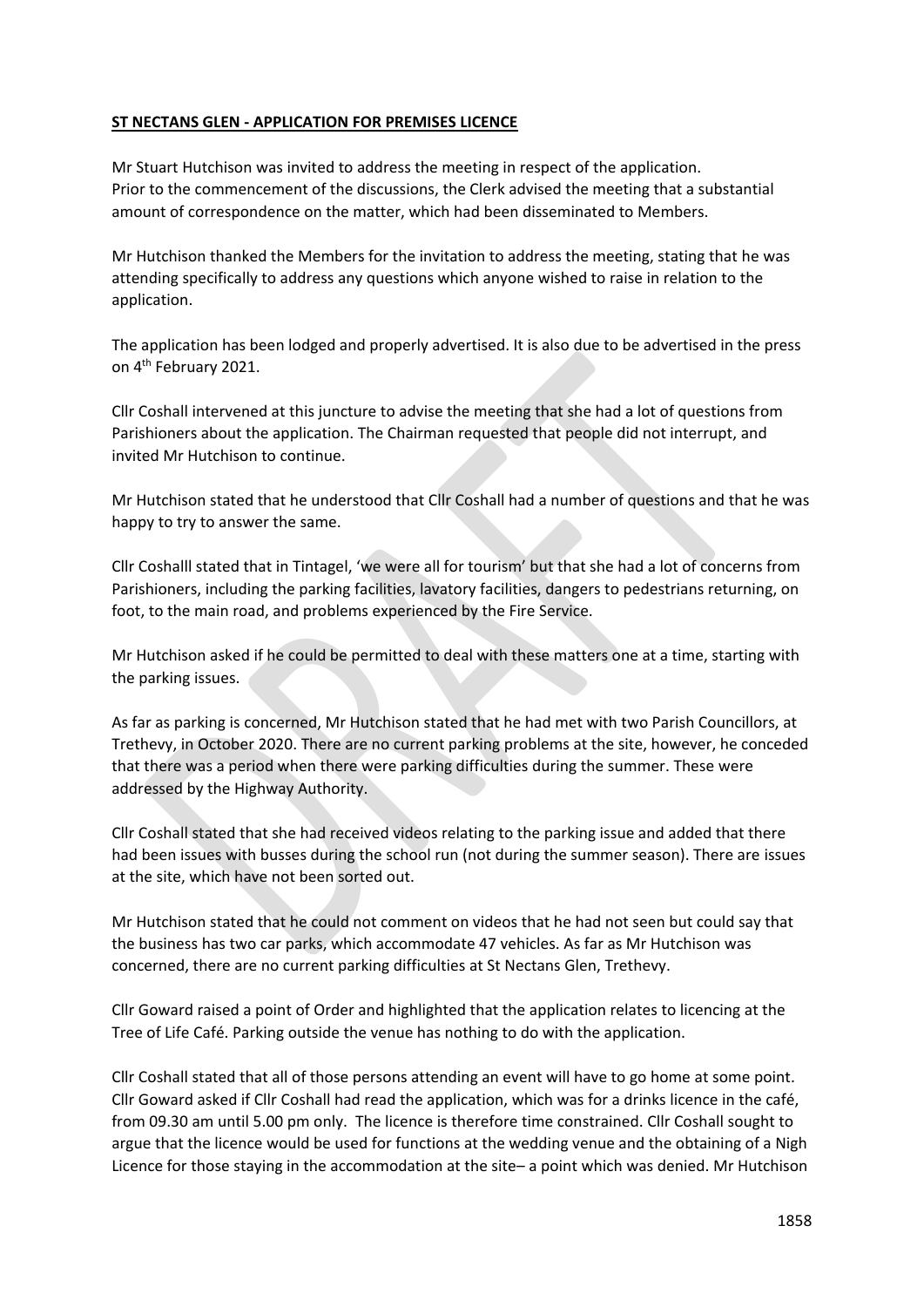stressed that the licence was for the café and that no licence was being sought for the wedding venue. Should such a licence be required, the a 'Special Events' Licence would have to be sought.

Cllr Coshall then wished to discuss the difficulties which may exist for the emergency services. Mr Hutchison stated that he was willing to address matters, but that Cllr Coshall was not allowing him to do so.

Resuming the discussion, Cllr Coshall asked if, from an emergency perspective, if ambulances etc would be able to access the site. Mr Hutchison assured the meeting that they would, basing his view on an incident last year. He added that the emergency services were able to access the glen, without problem. Mr Hutchison stated that he did not really understand what this had to do with the extant application. The issues raised were actually matters for the relevant authorities to comment upon, during the licencing process. Any objections should be provided to the Licencing Authority.

Cllr Goward stated that one of the letters received listed a series of matters which are not related to the application, as they alluded to matters off of the premises, and away from the premises. In any event, this matter is one of notification of the application, it is not the place of the Parish Council to approve or disapprove of the same.

Cllr Harper stated that when a premise applies for a licence, there are many agencies which have to be notifies (i.e.: ambulance service, fire service H&S (to consider the implications connected with the venue. Parking is also a matter that will be considered, prior to the issuing of a licence. She added that the parking at the site had been bad with vehicle being parked on and off the verge, with people walking between vehicles. The site is on a bend.

**Unacceptable Conduct** – During this discussion, the Clerk asked to interrupt in order to advise the Chairman of the unacceptable conduct of one member of the public. It was agreed, by the Chairman, that the person should be asked to refrain from the conduct and advised that he would be excluded from the meeting if the conduct continued. The Chairman agreed with that suggestion.

At the conclusion of the St Nectans Glen discussion, the Clerk advised the Chairman that the member of the public referred to previously had been excluded from the meeting due to unacceptable conduct.

#### **PARISH MATTERS**

#### **TREVENA SQUARE**

#### **Building Matters at Trevena Square**

Cllr Goward raised the issue of the recent building of steps and the breach of the boundary between the new housing development at Trerammet and Trevena Square.

As a result of these actions, Cllr Goward revisited the planning history for the site. He alluded to our recent objection to the installation of an access between the areas (the latter being the property of Tintagel Parish Council, purchased with the assistance of the then District Council and European Funding). At no time was it agreed that there would be an access from another area into the area of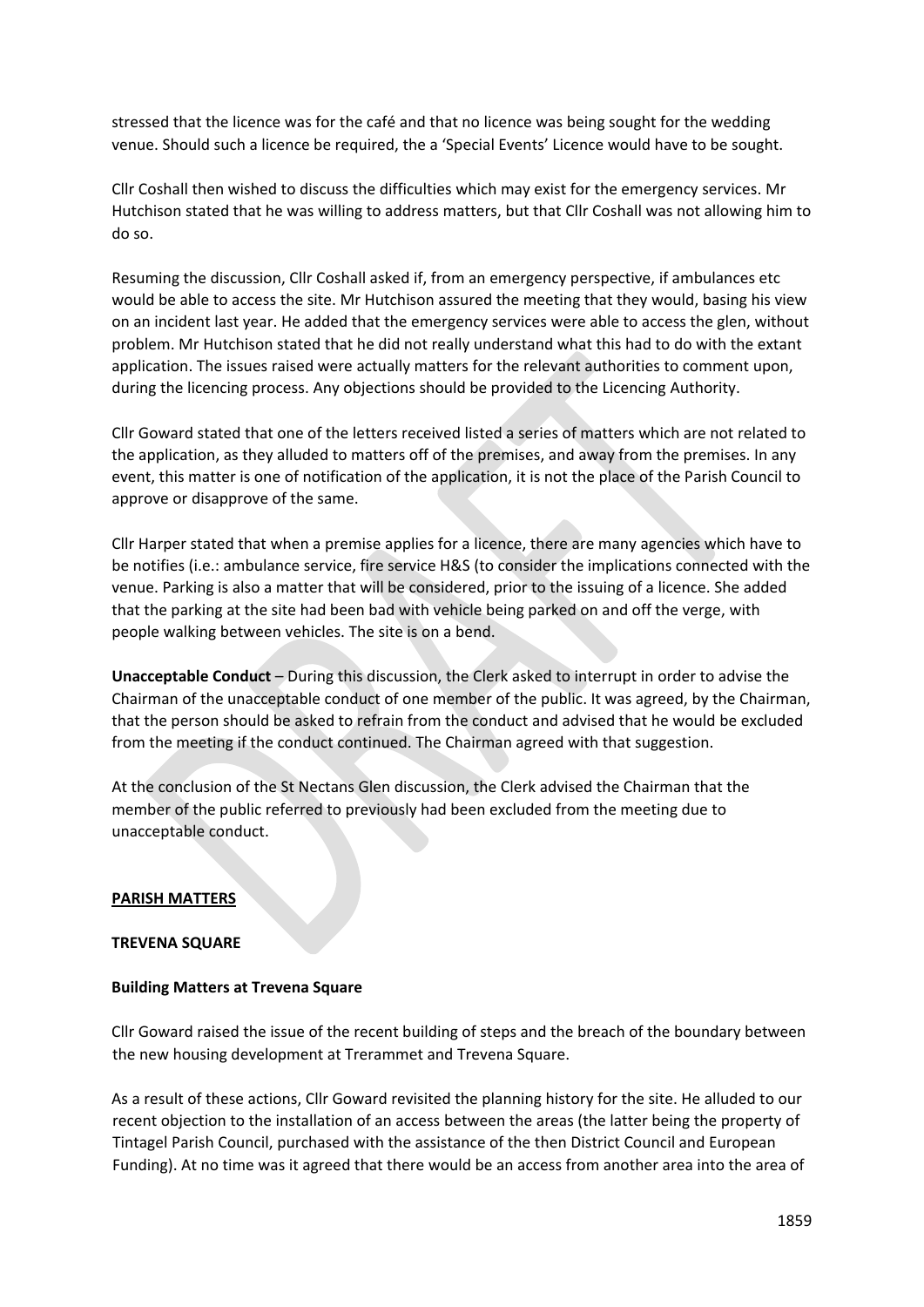Trevena Square – which runs from the main road (Fore Street) to the stream at the bottom of the site. Therefore, the entrance has been created without permission. Part of the Parish Council's boundary wall has been removed by the developers.

Cllr Flower highlighted the point that no person has the right to 'break through' into our property, without gaining permission from the owner (TPC). We are within our rights to fence the area off.

Cllr Goward stated that the developer would have to reinstate the boundary wall first. Cllr Flower stated that the boundary wall is a Cornish hedge, and it must be reinstated by the developer, or we will have the work carried out and charge the same to them. If necessary, the Parish Council will sue the developer.

It was acknowledged that the Clerk had spoken previously with the site manager, articulating our view at the time the last plans were submitted. The Clerk had been advised by Mr Killian Cochrane that Cornwall Council was insistent on the creation of an access at the point chosen.

Cllr Harper added that, in the event that the access was permitted to remain, it was likely that residents from the estate would park their vehicles overnight at the bottom of Trevena Square and that there would also be an access for dogs, thus compromising the cleanliness and safety of the area.

# **Minute 91– 2020/21**

It was **proposed** by Cllr Brooks, **seconded** by Cllr Goward and RESOLVED that the developer would be requested to reinstate the boundary wall forthwith. The work to be carried out at the developer's cost. Unanimous. **Carried.**

#### **Parking Permits**

Cllr Harper advised the meeting that she had received a number of enquiries from business owners on Fore Street, Tintagel. They have stated that they are experiencing problems with parking. These people have enquired about the possibility of the procurement, from the Parish Council, of annual parking permits in Trevena Square Car Park.

Cllr Harper advised the Members that it was possible to purchase a permit from Cornwall Council, for the Bossiney Road Car Park (1, 3 or 6 months – costing £1.10 per day to park) and that such a purchase would cost less than the Parish Council would charge for a commensurate permit. Furthermore, 'Just Park' also offers a 'multi-use system'.

Further to the above, there is a requirement to set a time limit for the car park at Trevena. There is no point in issuing permits if a time limit is not set.

It was **agreed** that the Parish Council would not engage in the sale of all day parking permits.

The method of policing the parking at Trevena Square was raised. It was pointed out, by Cllr Goward, that the Parish Council had previously employed a company to undertake that task. However, due to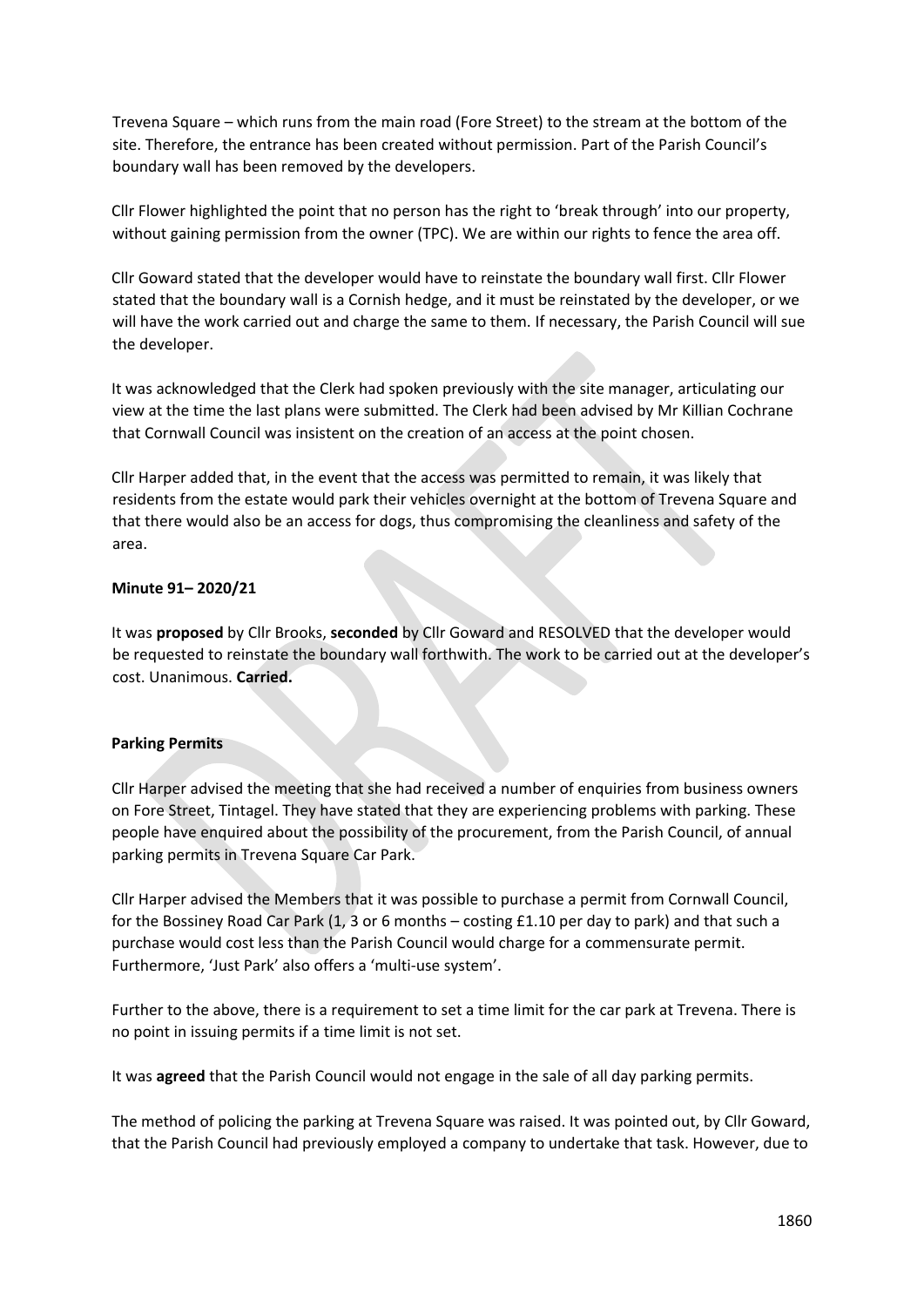the high number of complaints received from Parishioners, relating to the conduct of the employees of the company, the contract was terminated.

The Clerk advised the meeting that Cornwall Council was offering enforcement training for car parking areas.

# **Minute 92– 2020/21**

**I**t was **proposed** by Cllr Brookes, **seconded** by Cllr Flower and RESOLVED that the Parish Council would place a sign at Trevena Square, detailing the permitted parking time, and that the Clerk would investigate enforcement Training Course offered by Cornwall Council.

Councillor Coshall asked if there was to be any consideration in relation to the allocation of parking spaces for businesses. She emphasised the view that businesses were currently struggling due to one provider selling their car park. Cllr Harper responded by stating that it would not be a good idea to issue permits for businesses, allowing them to park in the residents parking bays. She reiterated the fact that permits were available for Bossiney Road Car Park (through Cornwall Council).

Cllr Coshall reiterated her point about the difficulties faced by businesses and re-stated the question relating to the allocation of parking spaces for businesses. The Chairman intervened at that juncture, pointing out that Cllr Coshall was continuously talking over others. Cllr Coshall apologised and advised that she would mute her connection to the meeting.

Cllr Appleby-Tremain, questioned whether the training would be enforceable on private land.

#### **Cllr Flower proposed an amendment to the proposal.**

It was **proposed** by Cllr Flower, **seconded** by Cllr Coshall and RESOLVED that the Clerk would look into the enforcement training opportunities and that the matter would be considered at the Parish Council meeting on March 3rd, 2021. Unanimous. **Carried.** The Members then voted upon this RESOLUTION as the substantive motion. Unanimous. **Carried.**

**Unacceptable Conduct** – Cllr Brooks asked the Clerk to mute a member of the public who had accepted a telephone call and was speaking during the meeting.

**TOWN TWINNING** – Cllr Harper advised Members that a poster, relating to this matter, had been placed upon all Parish Council Notice Boards.

Cllr Harper explained that the Parish Council had received an enquiry in November 2019, from the Mayor of Silvi, asking if Tintagel would consider 'twinning' with his town. Silvi is a coastal area, situated on the east coast of Italy, in the Abruzzo region, and is also a tourist destination. It has a population of approx. 15,000.

The purpose of 'twinning' is to provide an exchange of cultural, sporting, business, and educational opportunities for each community.

However, due to the pandemic, there is not much that can be done, other than putting an agreement together, in which reciprocal undertakings can be set out.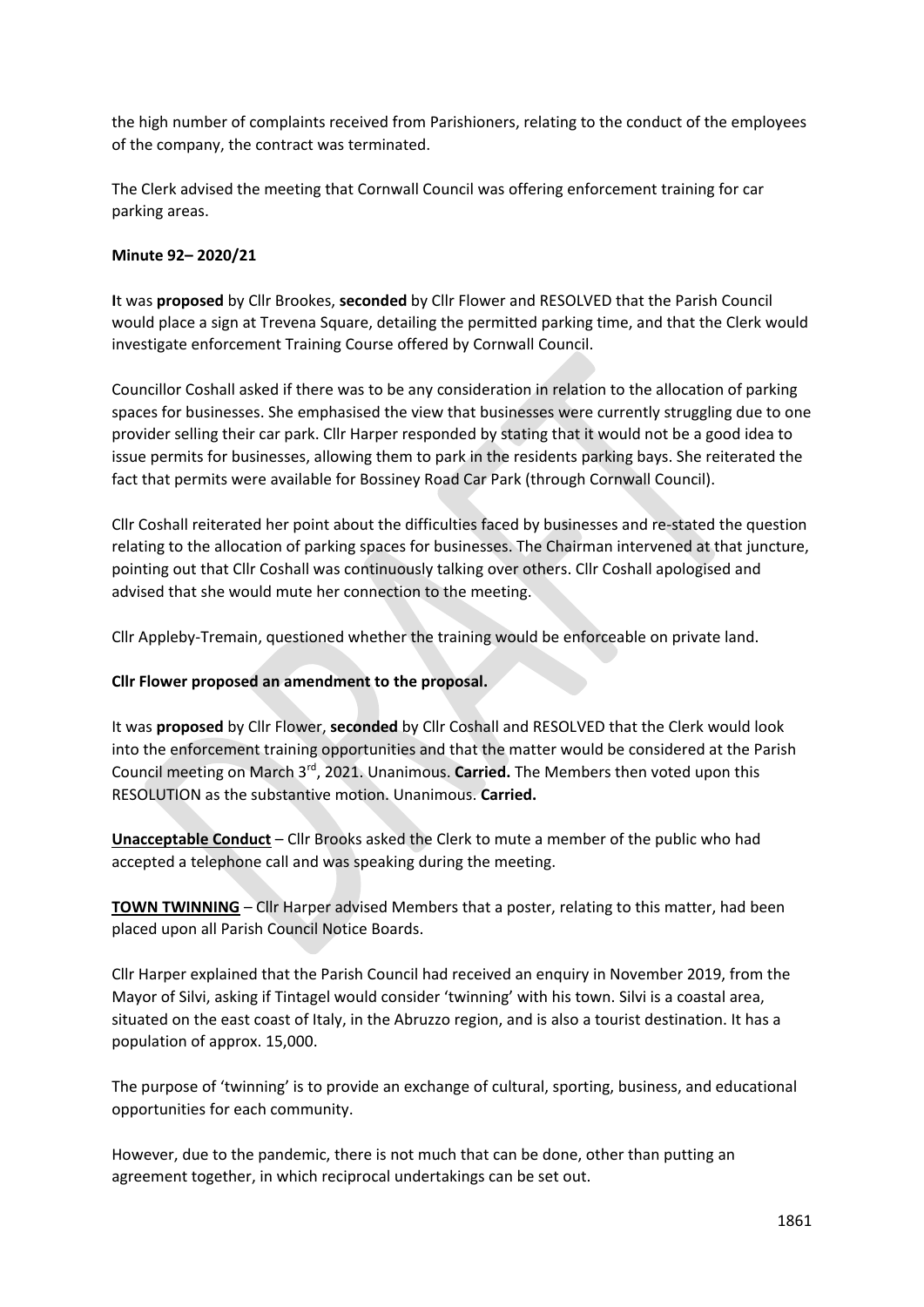It is thought that the proposal could make use of the TCH.

Cllr Coshall stated that whilst she felt that the proposal was a lovely idea, the timing was wrong. At present, the Parish is dealing with COVID-19, holiday makers and other matters. She added that the Parish Council needed to gain the trust of the Parish. Therefore she will not support this proposal.

The Clerk, at that juncture, requested permission from the Chairman to speak. She advised the meeting that this matter is still under discussion and will take a substantial amount of time to put in situ. What the opportunity does offer is cultural exchange and an expansion of the business base of the Parish.

Further to this, the comment relating to the 'trust of the Parish' was addressed.

The Clerk advised that trust in the Parish Council should never have been an issue. It only became an issue as a result of slanderous allegations, which have been proven to be false and unsubstantiated. Now was the time to start putting in situ, plans for the future.

Both Cllr Appleby-Tremain and Cllr Coshall stated clearly that the town twinning proposal would not be supported by either of them, as part of Cllr Appleby-Tremain's TCH proposal.

It was **agreed** that this matter would be deferred until the March 2021 meeting.

**TVC STOCK PROPOSAL -** deferred to March meeting, due to poor transmission.

**CHRISTMAS LIGHTS –** deferred to March meeting, due to poor transmission.

**SEADOG IT -** Cllr Brooks suggested that this matter be deferred and considered under the rules of a Part II meeting. Cllr Appleby Tremain requested to be advised of the reasons for this proposal. Cllr Coshall interrupted by stating that the Parishioners want to know why they 'couldn't get in touch'.

Cllr Brooks responded that he had been in touch with SeaDog IT over the past few days and was still awaiting confirmation of some matters, he did not have the information at present. Cllr Coshall interrupted again, stating that Cllr Appleby Tremain had the information required. She was advised by the Vice-Chairman that there was some other information to be confirmed, which needs to be discussed under Part II.

Cllr Appleby-Tremain reiterated a request to consider upgrading the website which, at this point, is not compliant, it is 10 years old and is letting us down. Therefore, we need to start again.

It was explained that this matter has been addressed previously and that work was underway. However, that was interrupted by COVID-19.

The Clerk began to explain the current situation and options. Cllr Coshall interrupted by stating that she thought SeaDog should have to give an explanation (re: website problems). The Clerk advised that, with respect, SeaDog had already given an explanation.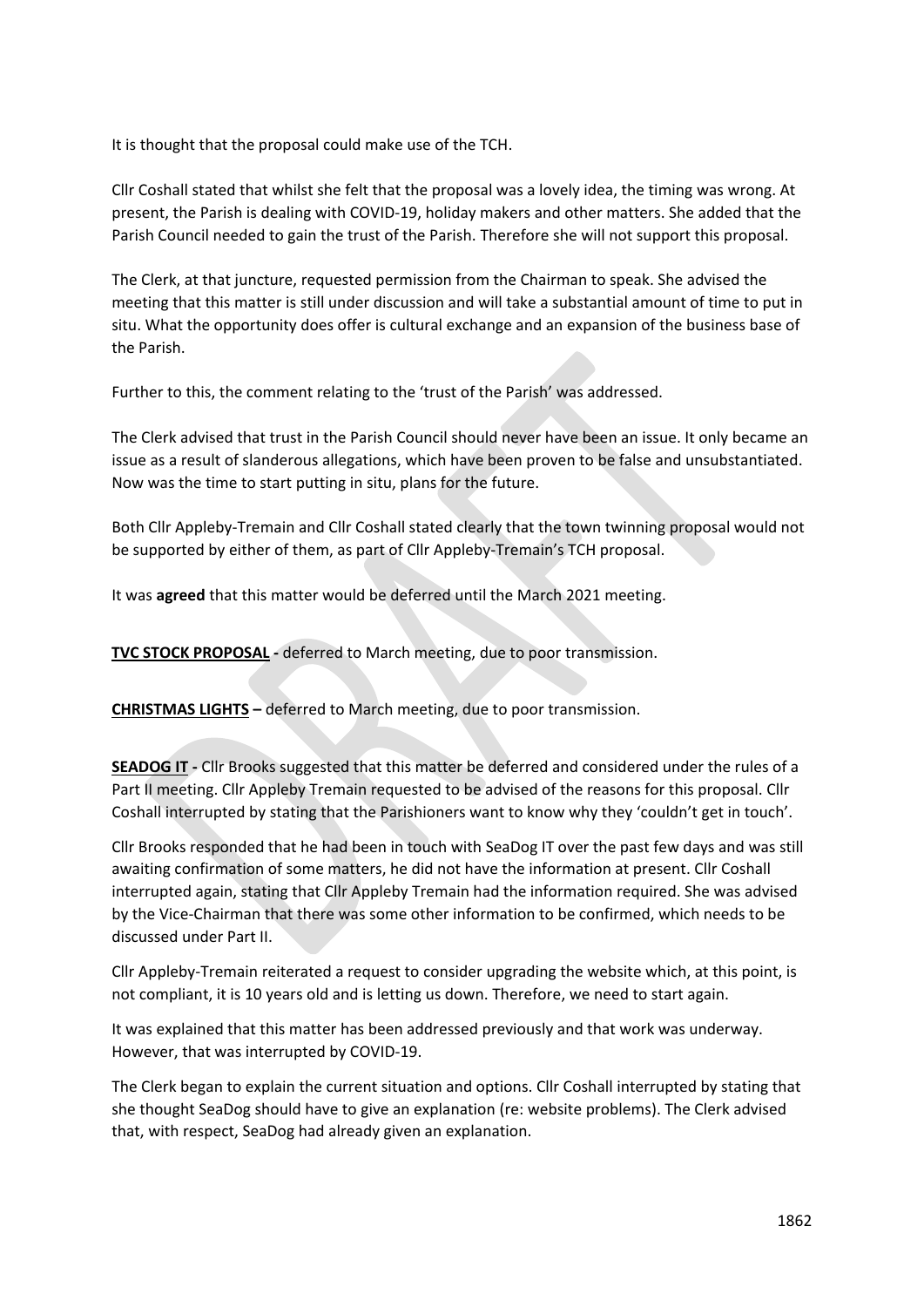Cllr Coshall continued by stating that she was of the opinion that the Clerk may not have the information needed but that Cllr Appleby-Tremain was in possession of the same, having been in touch with SeaDog.

Cllr Brooks asked why Cllr Appleby-Tremain was in possession of the information, when seeking the same was the job of the Clerk. Cllr Coshall disputed the statement stating that it was 'the job of the Councillors'. This point was addressed by the Chairman who advised Cllr Coshall that it was the job of the Clerk to contact suppliers. It was the job of the Councillors to ask the Clerk to undertake the task of communication. He added that he was not happy with the actions undertaken by Cllr Appleby-Tremain, without the knowledge of the Clerk.

Cllr Appleby-Tremain (by telephone) made the following statement:

Previously, whenever anything has been discussed, the cost has been a factor. She is not attempting to be divisive, but she had asked for a cost for the work to be carried out. This would be £1,500 to £1,900.

The Chairman enquired if Cllr Appleby-Tremain had asked the Clerk to undertake the task of obtaining the information relating to the potential cost of upgrading the Parish Council website. The Clerk advised that she had not been asked to obtain the information. It was pointed out, by the Chairman, that the conduct that had been engaged in by the Councillor had been incorrect and did not fall within the Councillors' remit.

Members discussed the estimated costs provided, articulating the vie that the figure seemed high. Cllr Coshall stated that 'whilst staying in lockdown we (the Parish Council) will be spending all sorts of costs on other things'.

The Clerk advised that, recently, the Parish Council had incurred horrendous costs in relation to the conduct of the group to which Cllr Brooks had alluded earlier (several of whom were Parishioners). Had that conduct not been engaged in, then the Parish Council would have been in a position to carry out these upgrades. However, as it stands at the moment, if the Parish Council is to manage financially until the end of the current financial year, it cannot afford to keep spending vast quantities of money. However, she added, the IT system upgrade is a legal requirement. Cllr Coshall responded by stating, 'It's a joke'.

The Clerk advised that, should the Parish Council decide to go ahead with the upgrade, she would be obliged to inform the Members of the requirement to withdraw monies from the Parish Council's reserves.

The Clerk requested of the Chairman, a decision, on the idea of holding and Extra Meeting of the Parish Council and discussing the matter under Part II regulations. The Chairman agreed to this proposal.

#### **Minute 93 – 2020/21**

It was **proposed** by Cllr Flower, **seconded** by Cllr Brooks and RESOLVED that an Extra Meeting of the Parish Council should be called, for Friday 12<sup>th</sup> February. The purposes of the meeting are to discuss and approve the External Audit, then to enter into Part II confidential discussions. Six in favour, one abstention. **Carried.**

The Meeting ended at 20.33 hrs.